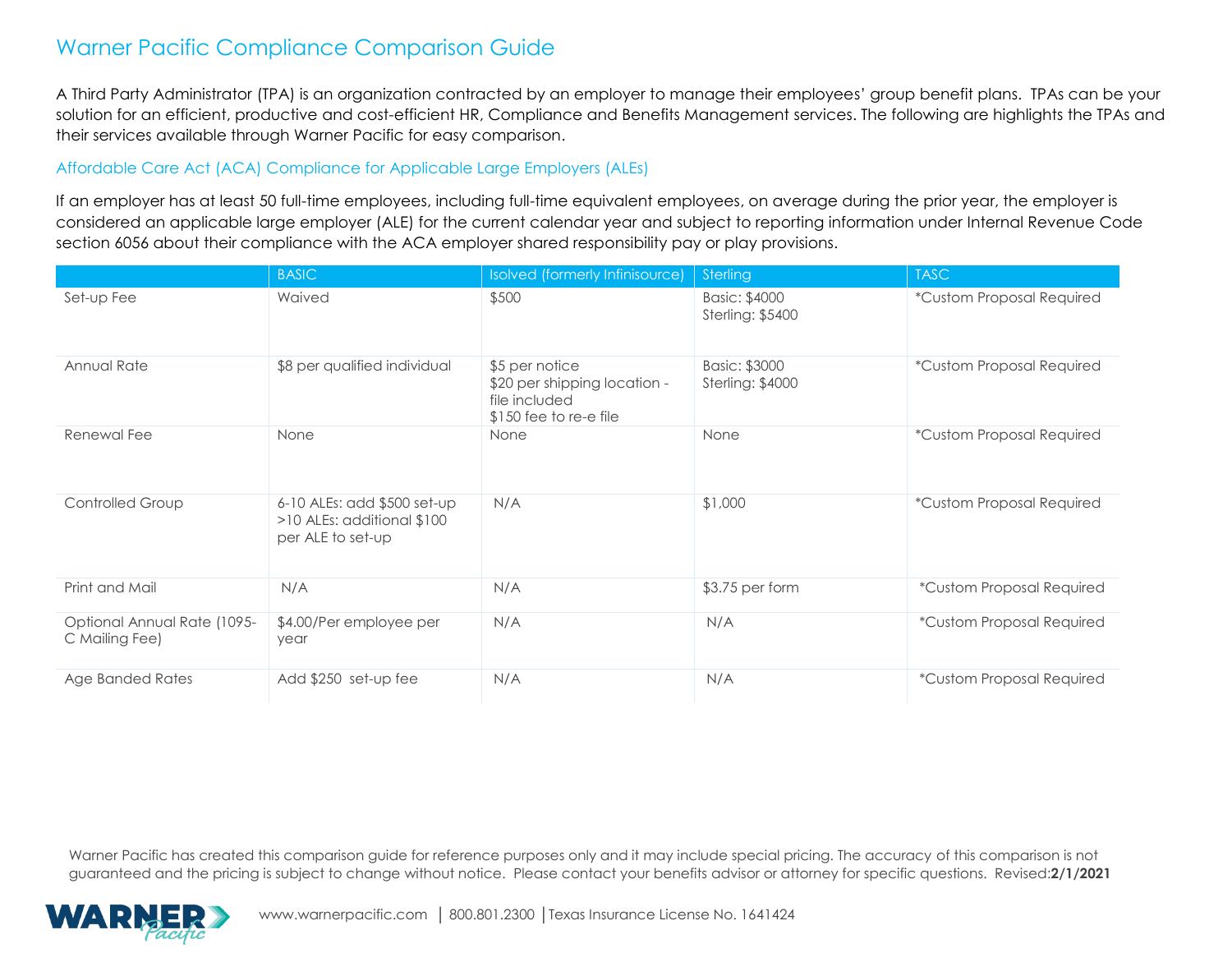#### Employee Retirement Income Security Act (ERISA), Form 5500 Filing and Summary Plan Description (SPD)

ERISA requires plan administrators to maintain and distribute the SPD for all ERISA-covered health benefit plans. The SPD tells participants what the plan provides, how it operates and includes specific information required by federal law. The plan administrator should refer to the SPD for complete information to avoid possible penalties.

The Form 5500 Series is part of ERISA's reporting and disclosure framework and was created to collect information about employee benefit plans to ensure plans are operated and managed in accordance with prescribed standards.

|                                                                       | <b>BASIC</b>                                                                                                                                                        | Isolved (formerly Infinisource)                                                                                                                                                                                            | Sterling                                                                                                                                                            | <b>TASC</b>                                                                    | <b>HR360</b>                                                                                 |
|-----------------------------------------------------------------------|---------------------------------------------------------------------------------------------------------------------------------------------------------------------|----------------------------------------------------------------------------------------------------------------------------------------------------------------------------------------------------------------------------|---------------------------------------------------------------------------------------------------------------------------------------------------------------------|--------------------------------------------------------------------------------|----------------------------------------------------------------------------------------------|
| Set-up Fee                                                            | 1-99 EEs: \$400<br>100+ EEs: \$450<br>Stand-alone SPD:<br>Fully-Insured: \$300<br>Self-Insured: \$450                                                               | \$300 ERISA Wrap (Plan Doc & SPD)<br>\$500 ERISA Pro (ERISA Wrap plus<br>required notice templates)<br>ERISA Complete (Full administration)<br>\$140 Monthly Flat Fee<br>\$220 Monthly Flat Fee (Includes 5500<br>Service) | 1-99 EEs: \$500 one time good<br>for 5 years<br>101-300 EEs: \$1625 first year,<br>then \$775 every year after.<br>Includes 5500 filings for free<br>second year on | 1-19 EEs: \$100<br>20-49 EEs: \$200<br>50-99 EEs: \$300<br>100+ EEs: \$500     |                                                                                              |
| Annual Rate                                                           | 1-49 EEs: \$125<br>50-99 EEs: \$150<br>100-499 EEs: \$300                                                                                                           | ERISA Wrap \$250 first year fee: \$140<br>renewal fee<br>ERISA Pro \$450.00 first year fee: \$200<br>renewal fee                                                                                                           | 1-99 EEs: After 5yrs \$550<br>101-300 EEs: \$775/annually                                                                                                           | 1-19 EEs: \$500<br>20-49 EEs: \$700<br>50-99 EEs: \$1050<br>100+ EEs: \$1750   |                                                                                              |
| 5500 Welfare Benefit Plan<br><b>Filing Service</b>                    | Annual Fee: \$550<br>Add \$150 for each<br>additional Schedule A<br>included in the Wrap<br>(Plan 501)<br>Stand-alone:<br>Annual Fee: \$195 for<br>each 5500 filing | Available under the ERISA Wrap<br>Complete with myHRcounsel                                                                                                                                                                | Standard: \$375 per return<br>5500+WrapDoc (new<br>business only): \$300 per<br>return<br>5500 for renewal business:<br>Included in Standard ERISA                  | 1-8 benefits: \$850<br>per form<br>9+ benefits:<br>custom proposal<br>required |                                                                                              |
| 5500 Late Filing Extension                                            | \$1500                                                                                                                                                              | must request quote                                                                                                                                                                                                         | \$750 per return                                                                                                                                                    | \$850 per return                                                               |                                                                                              |
| Plan Overage Fee                                                      | \$95 per plan over 8                                                                                                                                                | N/A                                                                                                                                                                                                                        | N/A                                                                                                                                                                 | \$100 per plan over<br>8                                                       |                                                                                              |
| Additional WRAP or<br>Individual SPDs                                 | \$195                                                                                                                                                               | N/A                                                                                                                                                                                                                        | N/A                                                                                                                                                                 | \$350 each                                                                     |                                                                                              |
| Non-Grandfathered<br>Plans - Individual ACA &<br><b>ERISA Notices</b> | Included                                                                                                                                                            | N/A                                                                                                                                                                                                                        | \$75 per notice                                                                                                                                                     | \$300 or \$75 per<br>notice, whichever<br>is greater                           |                                                                                              |
| <b>Broker Solutions</b>                                               | Client Solutions Only                                                                                                                                               | ERISA WrapDoc Generator: \$1500<br>ERISA/POP Generator: \$2600                                                                                                                                                             | Client Solutions Only                                                                                                                                               | Compliance<br>Central<br>Dashboard: free in<br>broker's portal                 | Wrap360 Pricing<br>starts at \$2088,<br>custom proposal<br>required based on<br>agency size. |

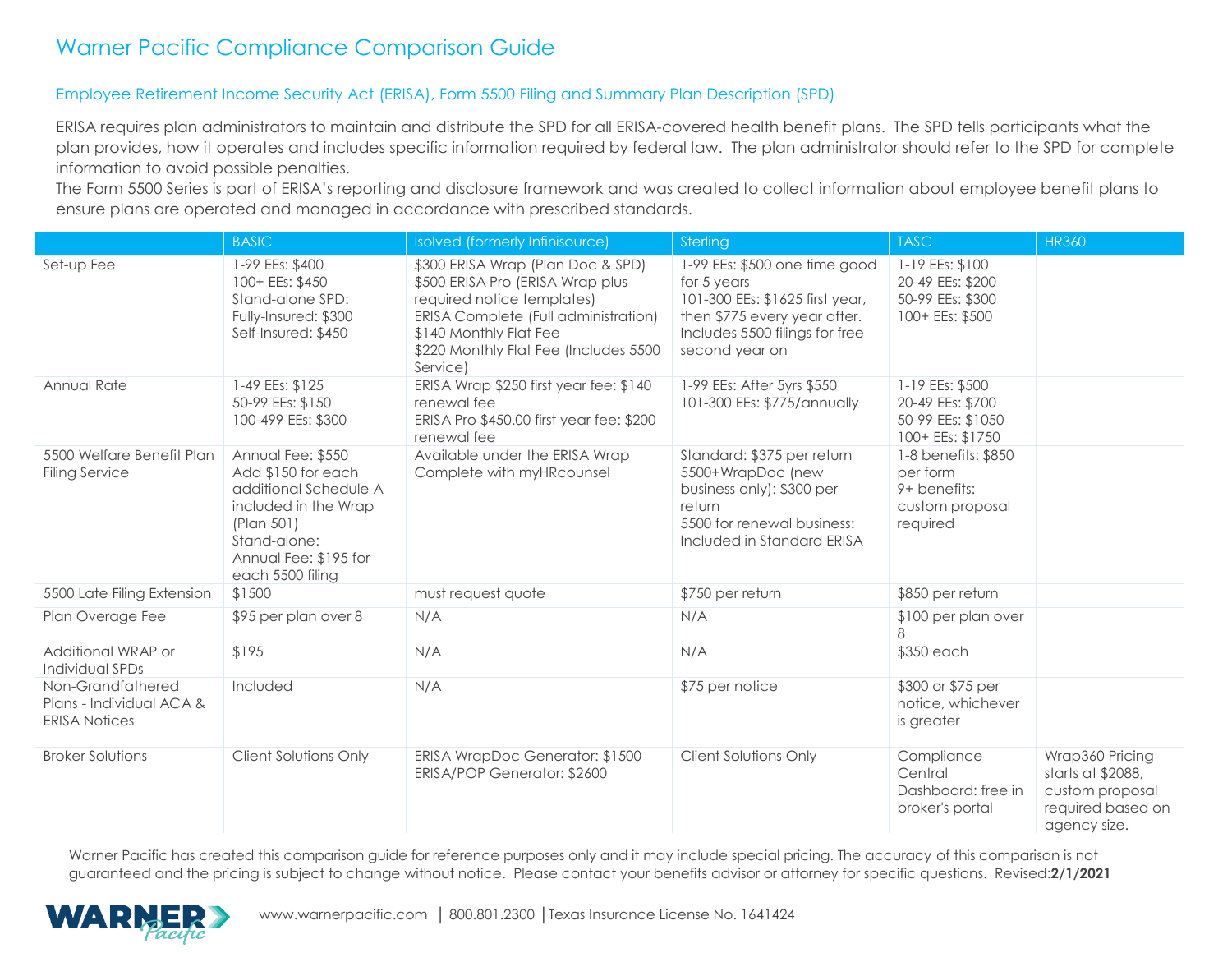### Consolidated Omnibus Budget Reconciliation Act (COBRA)

COBRA generally applies to group health plans sponsored by employers (private-sector or state/local government) who employed 20+ full-time equivalent employees on more than 50% of its typical business days during the previous calendar year. Both full- and part-time employees are counted to determine whether a plan is subject to Federal COBRA. Each part-time employee counts as a fraction of a full-time employee, with the fraction equal to the number of hours that the part-time employee worked divided by the hours an employee must work to be considered full-time. Employers with 20+ employees under the definition above are responsible for administering COBRA and may hire a TPA to assist in the responsibilities.

|                                                              | Navia (formerly ASI)                                       | <b>BASIC</b>                                        | <b>Isolved</b> (formerly                                                                                                | Sterling                                                                                                | <b>TASC</b>                                                                    |
|--------------------------------------------------------------|------------------------------------------------------------|-----------------------------------------------------|-------------------------------------------------------------------------------------------------------------------------|---------------------------------------------------------------------------------------------------------|--------------------------------------------------------------------------------|
|                                                              |                                                            |                                                     | Infinisource)                                                                                                           |                                                                                                         |                                                                                |
| Set-up Fee                                                   | Waived                                                     | Waived                                              | Waived                                                                                                                  | 20-50 EEs: \$375 annually<br>76-125 EEs: \$945/1050<br>renewals<br>126-175 EEs: \$1575/1750<br>renewals | Waived                                                                         |
| Annual Renewal Fee                                           | None                                                       | None                                                | None                                                                                                                    | None                                                                                                    | \$25                                                                           |
| Per Enrolled Per Month<br>Rate                               | 1-100 EE \$0.85<br>$101 + $0.75$<br>No annual minimum      | \$0.70, minimum \$30 a<br>month                     | \$0.65 or annual minimum<br>of \$350; whichever is<br>greater                                                           | None                                                                                                    | \$0.75, minimum \$30                                                           |
| Take-over                                                    |                                                            | $$12$ each                                          | Included                                                                                                                | Included                                                                                                | $$15$ each                                                                     |
| Initial Notice Letter                                        | Included                                                   | \$2.00 each OR<br>Free DOL Initial Notice<br>Letter | Will provide to employer<br>for free to distribute or<br>\$3.25 per notice for<br>Isolved to blanket mail<br>current EE | Included                                                                                                | 2-99: One-time fee of<br>\$1.75 per notice<br>100+: One-time fee<br>negotiable |
| <b>Carrier Notification</b>                                  | <b>TBD</b>                                                 | Included                                            | Included                                                                                                                | $<$ 125 EEs: \$150<br>>126 EEs: \$300                                                                   | Fee estimated upon<br>request                                                  |
| Will TPA Remit COBRA<br>Premium Directly to<br>Carrier?      | <b>TBD</b>                                                 | Included                                            | Included, carrier<br>approval required                                                                                  | <b>No</b>                                                                                               | Fee estimated upon<br>request                                                  |
| Will TPA Communicate<br><b>COBRA Election to</b><br>Carrier? | <b>TBD</b>                                                 | Included                                            | CEM Service: \$0.20/PEPM<br>\$275 annual minimum for<br>groups less than 85<br>insured                                  | \$300 annually, carrier<br>approval required                                                            | Fee estimated upon<br>request                                                  |
| <b>Open Enrollment Services</b>                              | 1-24 Pages \$15.00 per<br>packet<br>25+ \$25.00 per packet | \$15 per packet                                     | \$12 per packet OR \$60<br>annual minimum:<br>whichever is greater                                                      | 1-50 EEs: \$50 flat<br>51-100 EEs: \$100<br>101-200 EEs: \$200                                          | Fee estimated upon<br>request                                                  |
| Excessive Q.E.s                                              | <b>TBD</b>                                                 | Turnover exceeding 20%<br>will be \$15 per notice   | N/A                                                                                                                     | 151+ Q.E.s: 25% surcharge                                                                               | None                                                                           |

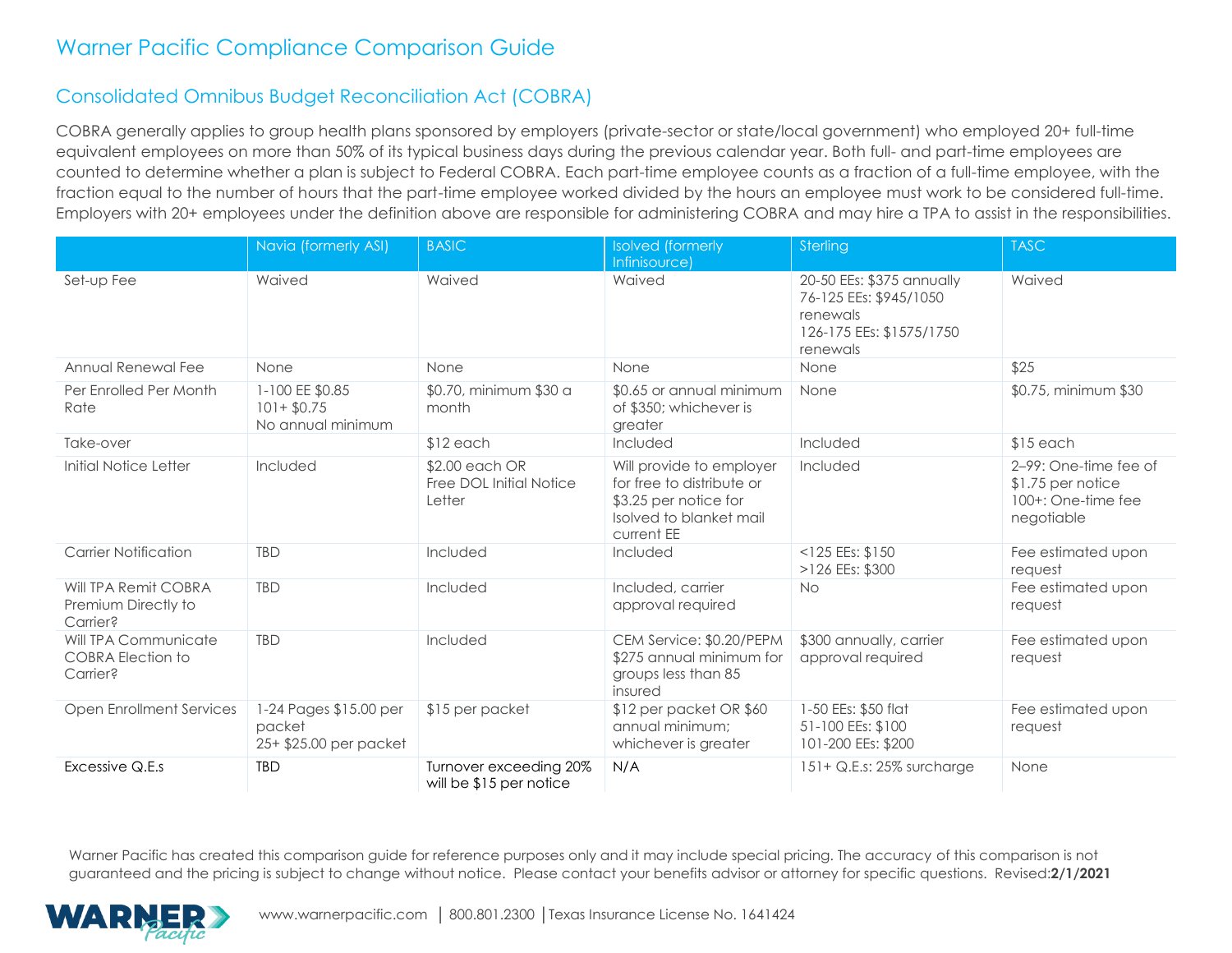### Section 125 Premium-Only-Plan (POP)

A Section 125 POP works to make benefit programs more affordable by allowing certain employees to pay for their group health insurance premiums with pre-tax dollars. This is a great way to cost effectively enhance benefits packages.

Employees of regular corporations, limited liability companies, partnerships, sole proprietors, professional corporations, and not-for-profits can participate. A sole proprietor, partner, LLC members(in most cases), and individuals, spouses or dependents owning more than 2% of an S Corp are prohibited from participating in the POP, owners may still benefit from the savings on payroll taxes by sponsoring the plan for their employees.

|                                  | Navia (formerly ASI)              | <b>BASIC</b> | <b>Isolved</b> (formerly<br>Infinisource) | Sterling                                                        | <b>TASC</b>                                                                                                     |
|----------------------------------|-----------------------------------|--------------|-------------------------------------------|-----------------------------------------------------------------|-----------------------------------------------------------------------------------------------------------------|
| Set-up Fee                       | $$125 - 7$ year renewal<br>period | Waived       | \$125                                     | Basic: \$99 - 10 year renewal<br>period<br>Comprehensive: \$399 | \$125                                                                                                           |
| Annual Fee                       | $$125$ - each 7 year<br>renewal   | \$99         | \$125 annually after 1st<br>year          | Basic: \$99 – each 10 year renewal<br>Comprehensive: \$399      | $$125 + 2-3\%$ fee<br>increase                                                                                  |
| Non-discrimination<br>Testing    | <b>Included</b>                   | Included     | Not included                              | Basic: Self-test tool<br>Comprehensive: Included                | $$100$ setup fee<br>PLUS Admin fee:<br>$1-25$ EE's:<br>\$300<br>26-100 EE's:<br>\$400<br>$101 + EE's:$<br>\$500 |
| Amendments                       | \$100.00                          | Included     | Included                                  | \$50                                                            | Included                                                                                                        |
| <b>HSA Amendments</b>            | <b>TBD</b>                        | Included     | <b>Included</b>                           | Included                                                        | $$150-1st$ year<br>only                                                                                         |
| <b>POP Document</b><br>Generator |                                   |              | \$1250 Annually                           |                                                                 |                                                                                                                 |
| <b>Broker Solutions</b>          |                                   |              |                                           |                                                                 |                                                                                                                 |

Isolved (formerly Infinisource) POP Generator: \$1250 ERISA/POP Generator: \$2600

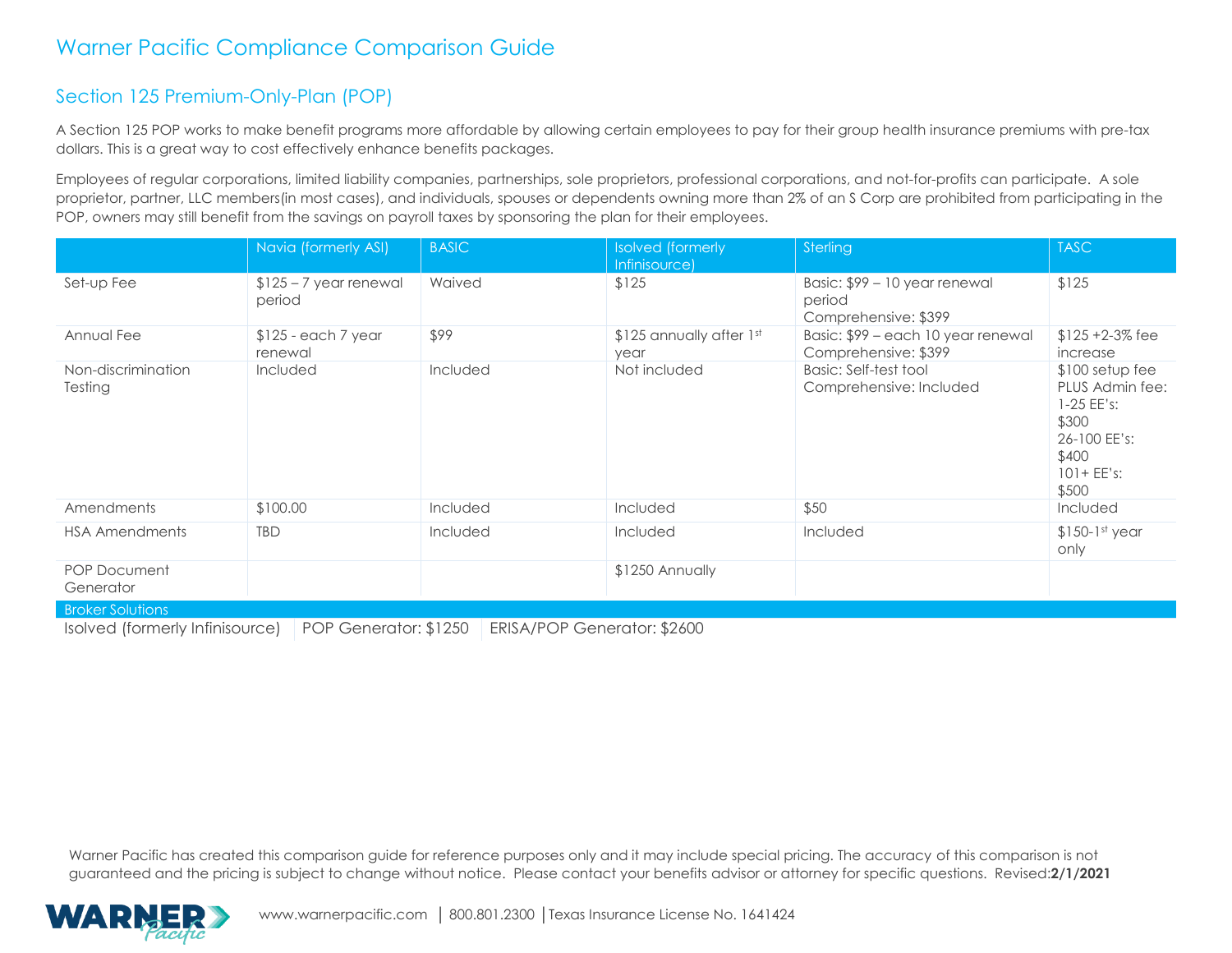### Section 125 Flexible Spending Account (FSA)

FSA is an employer-established benefit plan that allows eligible employees to be reimbursed for qualified medical expenses. Qualified medical expenses are those specified in the plan that generally would qualify as expenses for "medical care" as defined in IRC Section 213(d).

For 2021, salary reduction contributions to a health FSA are limited to \$2,750.

|                                                                                             | <b>Isolved</b> (formerly Infinisource)                    | Sterling                                                                                                                                                                                                                                        | <b>TASC</b>               |
|---------------------------------------------------------------------------------------------|-----------------------------------------------------------|-------------------------------------------------------------------------------------------------------------------------------------------------------------------------------------------------------------------------------------------------|---------------------------|
| Set-up Fee                                                                                  | Waived                                                    | None                                                                                                                                                                                                                                            | *Custom Proposal Required |
| Annual Renewal Fee                                                                          | Waived                                                    | <b>Total Employees</b><br>Choose One:<br>1-100 EEs: \$3371st year, \$375 yearly<br>101+ EEs: \$450/\$500<br>Choose Two:<br>1-100 EEs: \$405/\$450<br>101+ EEs: \$540/\$600<br>Choose Three+:<br>1-100 EES: \$473/\$525<br>101+ EEs: \$630/\$700 | *Custom Proposal Required |
| Per Participant Per Month                                                                   | \$4.00, Monthly minimum \$50                              | \$5.00, minimum \$125                                                                                                                                                                                                                           | *Custom Proposal Required |
| Parking and Transit                                                                         | Add \$0.15 to PPPM fee enrolled in<br>transportation only | No separate fee                                                                                                                                                                                                                                 | *Custom Proposal Required |
| Dependent Care                                                                              | Included in standard fee                                  | No separate fee                                                                                                                                                                                                                                 | *Custom Proposal Required |
| <b>HSA Addendum</b>                                                                         | Included in standard fee                                  | None                                                                                                                                                                                                                                            | *Custom Proposal Required |
| Multiple Accounts Choose 2: FSA,<br>Standalone HRA, Education Accts.<br>and Wellness Accts. |                                                           |                                                                                                                                                                                                                                                 |                           |

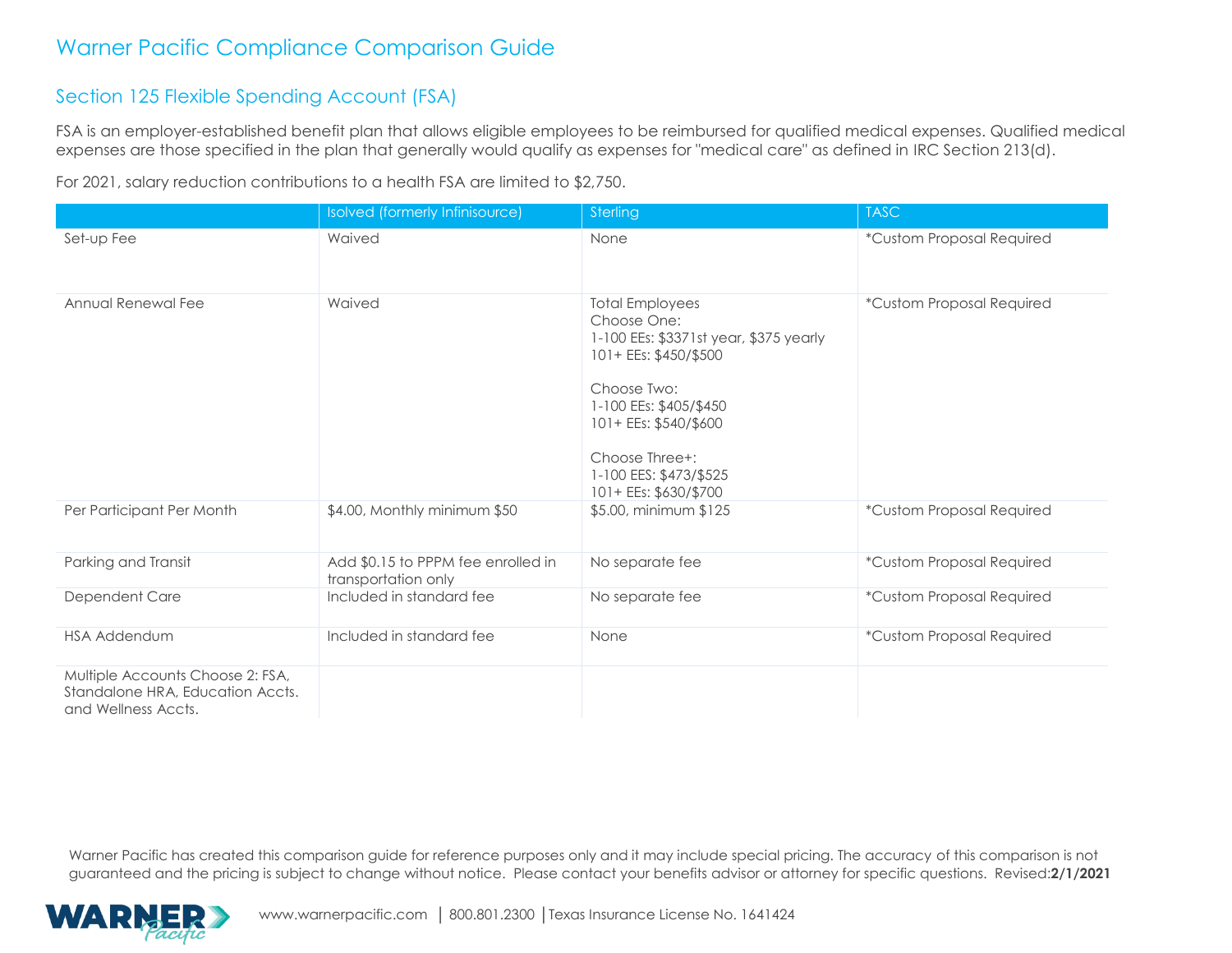#### Health Savings Account (HSA)

A HSA is a tax-exempt trust or custodial account established by an eligible individual to pay for qualified medical expenses. For 2021, the maximum contribution is \$3,600 for self-only coverage or \$7,200 for family coverage.

|                               | Isolved (formerly Infinisource)     | Sterling                                                                                                       | <b>TASC</b>               |
|-------------------------------|-------------------------------------|----------------------------------------------------------------------------------------------------------------|---------------------------|
| Set-up Fee                    | None                                | None                                                                                                           | *Custom proposal required |
| Per Participant Per Month Fee | \$2.25 / PPPM<br>No Monthly Minimum | \$2.50 / PPPM<br>Included-first two debit cards<br>\$10.00 each additional card<br>\$0 swipe fees<br>\$0 setup | *Custom proposal required |

#### Health Reimbursement Account (HRA)

A HRA is an employer-established benefit plan that reimburses eligible employees for qualified medical expenses. A HRA must be integrated with other group health plan coverages in order to meet certain requirements under Health Care Reform.

|                           | Isolved (formerly Infinisource)            | Sterling                                                                                              | <b>TASC</b>                      |
|---------------------------|--------------------------------------------|-------------------------------------------------------------------------------------------------------|----------------------------------|
| Set-up Fee                | Waived                                     | None                                                                                                  | <i>*Custom Proposal Required</i> |
| Annual Fee                | Participants:<br>\$4.00 PPPM, minimum \$50 | Participants:<br>2-100 EEs: \$495 1st year \$550<br>101-200 EEs: \$540-\$600<br>201+ EEs: \$585/\$650 | <i>*Custom Proposal Required</i> |
| Per Participant Per Month | \$4.50 / PPPM, minimum \$50                | \$6.00 / PPPM, minimum \$50                                                                           | <i>*Custom Proposal Required</i> |

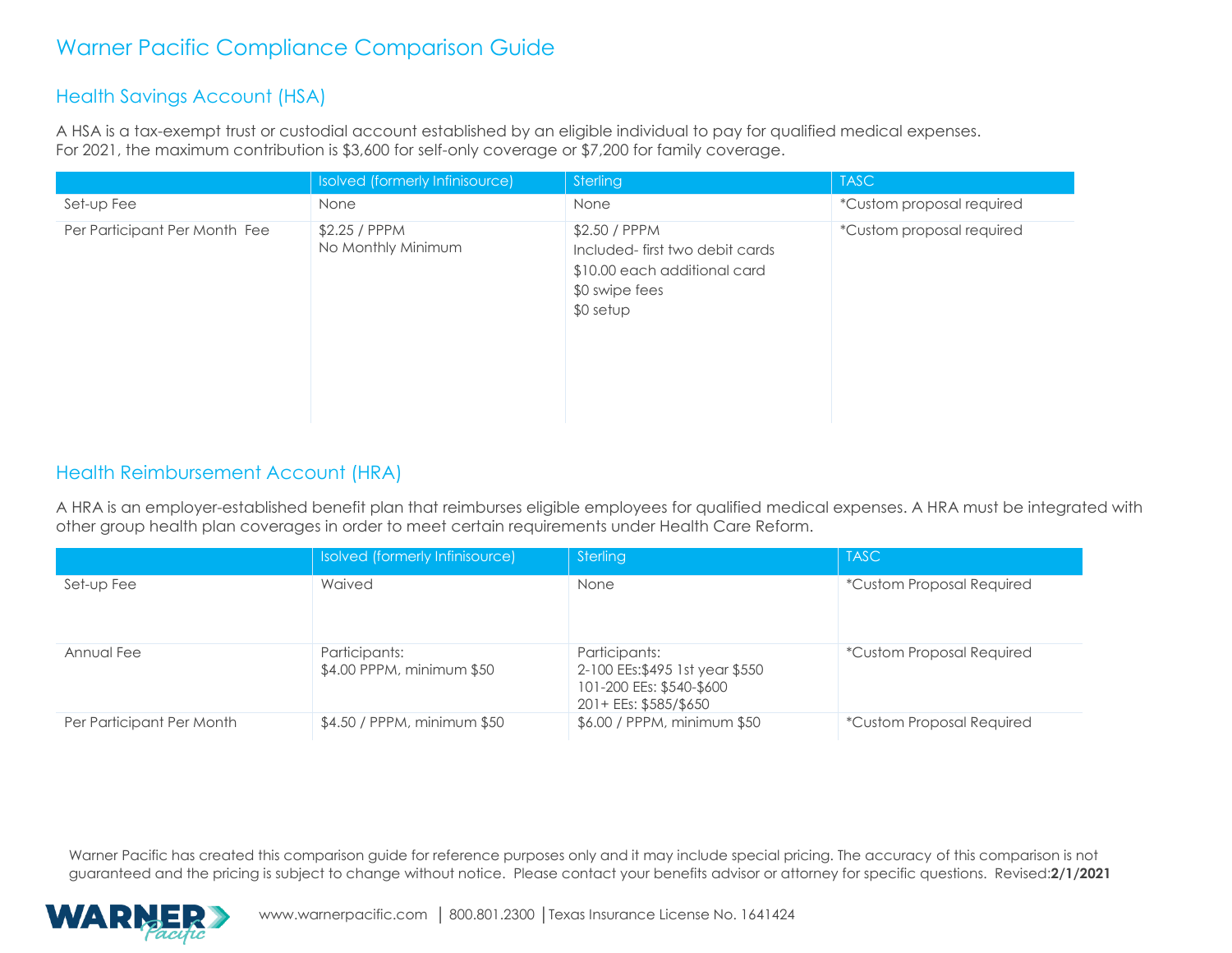#### Payroll Services

When employers need assistance with employee payroll processing and tax reporting, here are some options that may help:

| <b>BASIC</b>  | Set -Up Fee                                                  | l Per Check Fee                                   |                                          | Per Pay Period   W2 Base/Per W2 Fee                        |                               |
|---------------|--------------------------------------------------------------|---------------------------------------------------|------------------------------------------|------------------------------------------------------------|-------------------------------|
|               |                                                              |                                                   | <b>Base Fee</b>                          |                                                            |                               |
| Set-Up<br>Fee | 1-25: 4.25, \$50 min.<br>$26 - 50$ : 4.20<br>$51 - 75: 4.10$ | I-25: 1.95/EE<br>26-50: 1.90/EE<br>51-75: 1.80/EE | 1-25: \$32<br>26-50: \$26<br>51-75: \$22 | 1-25: \$6.50/W-2 (Base \$53)<br>51-75: \$6/W-2 (Base \$50) | 26-50: \$6.25/W-2 (Base \$53) |

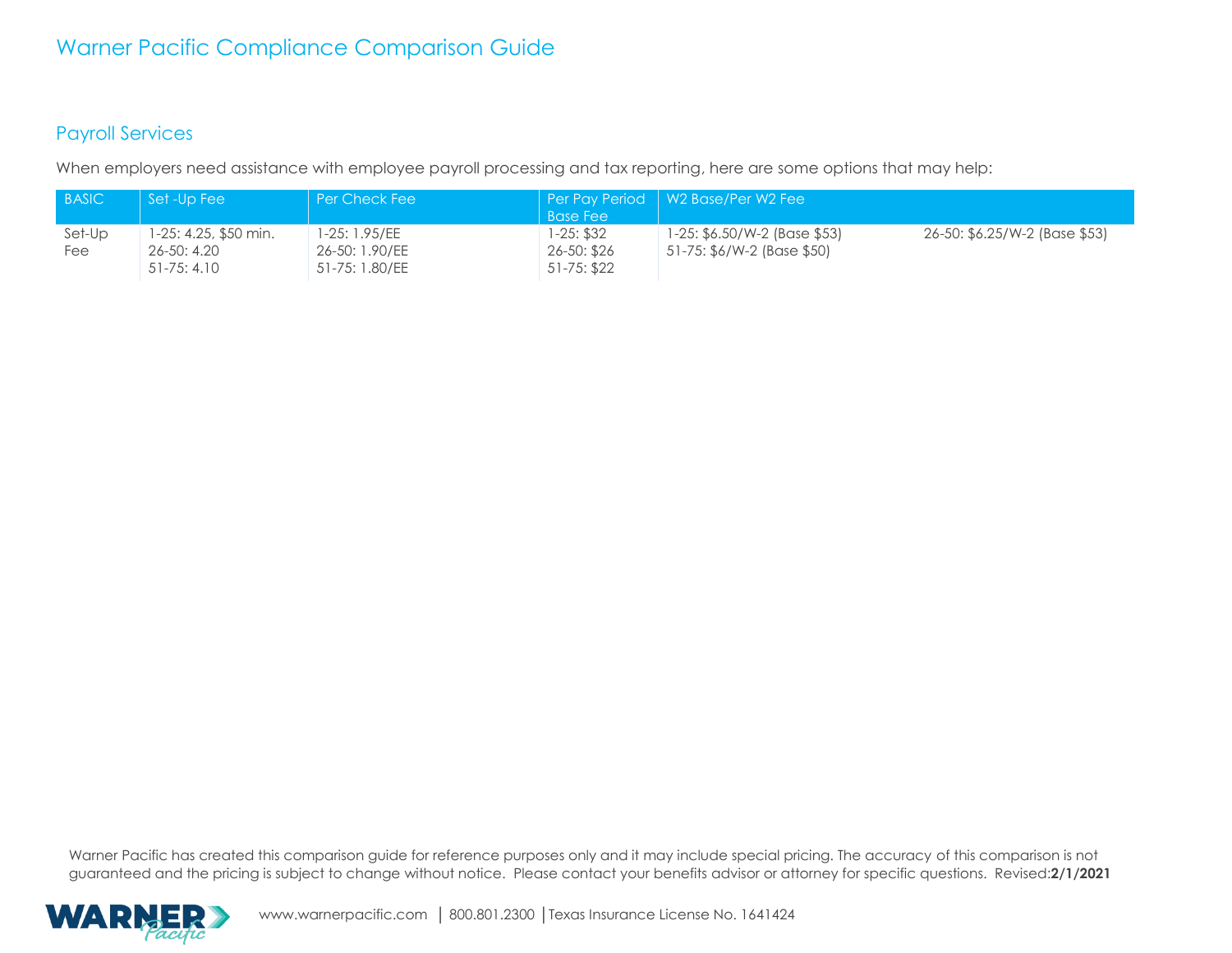#### **Employer** Human Resources (HR) Solutions

Human Resources handles many functions for employers including labor law compliance, record keeping, hiring and training. We work with several providers to offer services that meet your individual needs.

|                        | <b>BASIC - HR Library Only</b>                                                                                                                                                              | <b>Isolved - HR Library</b>                                                                                                                                                                       | Sterling - HR Library Only                                   | <b>GO Compass</b><br>Powered by Zywave                                                                                                                |
|------------------------|---------------------------------------------------------------------------------------------------------------------------------------------------------------------------------------------|---------------------------------------------------------------------------------------------------------------------------------------------------------------------------------------------------|--------------------------------------------------------------|-------------------------------------------------------------------------------------------------------------------------------------------------------|
| Setup Fee              | None                                                                                                                                                                                        | None                                                                                                                                                                                              | 1-99: \$2000<br>100+: \$8.00 per employee                    | \$350 – Compliance webinars,<br>client resource portal, HR hotline,<br>SPD/Wrap generator, employee<br>handbook template, and<br>compliance calendar. |
| Monthly Fee            | \$70/monthly, min. 1 year<br>subscription required monthly<br>fee will reduce to \$55 when<br>client comes on with BASIC<br>Payroll, ERISA Essentials or ACA<br>Elevate (new clients only). | MY HR Counsel<br>Basic Level: \$1.99 PEPM/<br>\$99 Monthly Min<br>Pro Level: \$3.00 PEPM OR<br>\$300.00 Monthly Min<br>ERISA Complete TM:<br>$$140/mo$ ; $$220/mo$ with IRS<br>form 5500 included | \$4.00 PEPM<br>Enrollment & Eligibility<br>Management: \$300 |                                                                                                                                                       |
| <b>Broker Solution</b> | None                                                                                                                                                                                        | Contact Sales Rep for<br>Customization                                                                                                                                                            | None                                                         | None                                                                                                                                                  |

#### **Broker** HR Solutions

Zywave & Infinisource offers HR solutions for brokers only. These options allow a broker to provide HR Solutions to all of their clients

| Zywave: Client Cloud: - 3 levels: Starter Suite, Business Suite and | Infinisource: My HR Counsel – for up to 50 clients, a monthly fee of |
|---------------------------------------------------------------------|----------------------------------------------------------------------|
| Performance Suite. Custom Proposal Required.                        | \$2950                                                               |